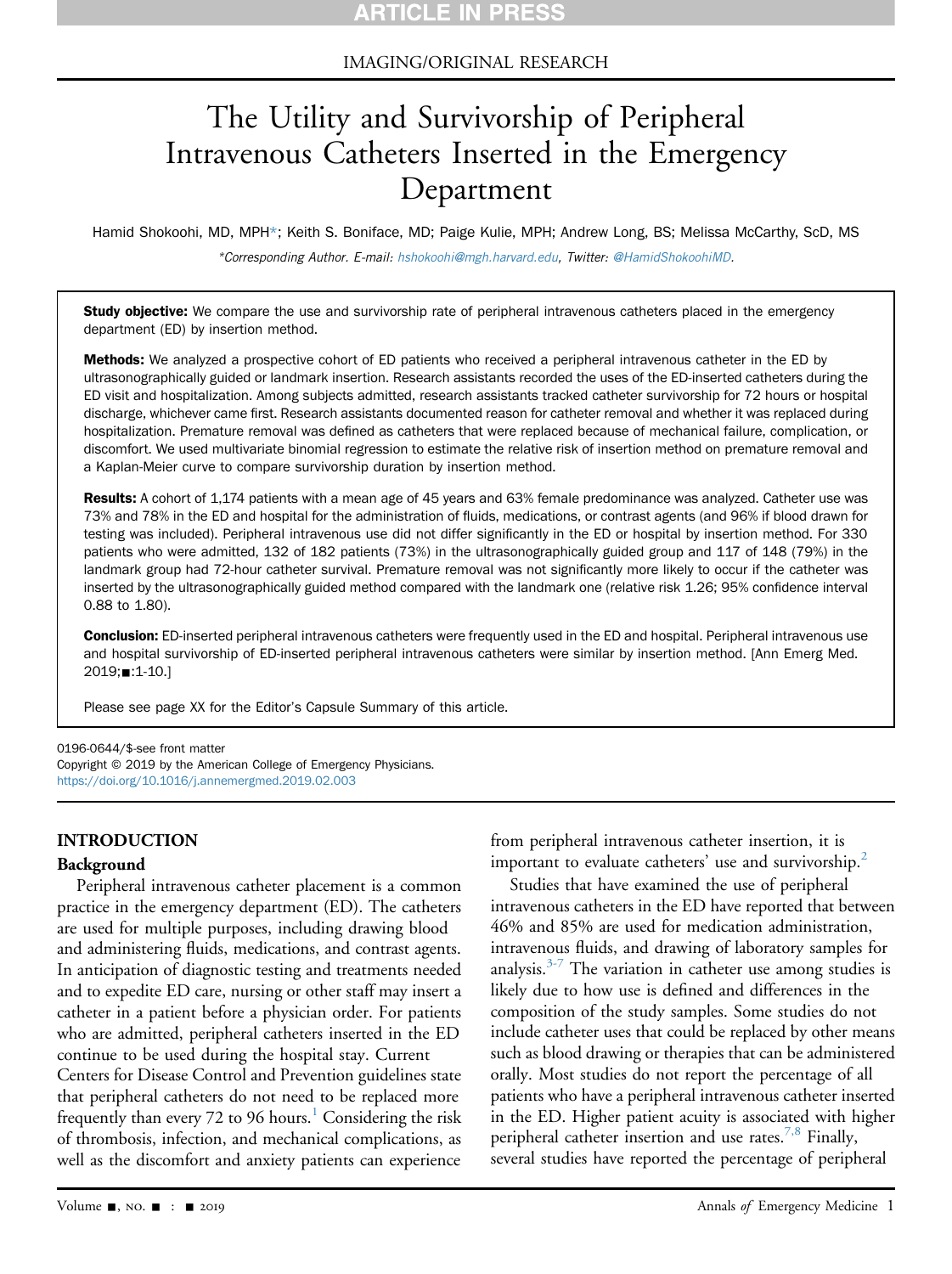Utility and Survivorship of Peripheral Intravenous Catheters Inserted in the ED Shokoohi et al

#### Editor's Capsule Summary

What is already known on this topic Most peripheral intravenous lines placed in the emergency department (ED) are used in the inpatient setting when the patient is admitted.

#### What question this study addressed

For patients who are admitted to the hospital, does placing a peripheral intravenous line by the ultrasonographically guided or landmark method influence line survivorship?

### What this study adds to our knowledge

In this secondary analysis of a randomized trial, for 330 admitted inpatients, 72-hour survivorship of peripheral intravenous lines was similar irrespective of whether lines were placed in the ED by ultrasonography (73%) or landmark method (79%).

### How this is relevant to clinical practice

For ED patients who are admitted, hospital survivorship of peripheral intravenous lines appears independent of the placement method.

intravenous catheters used in the ED according to catheters inserted by emergency medical services staff.<sup>[3,4](#page-9-2)</sup>

# **Importance**

Relatively little is known about the survivorship of peripheral intravenous catheters among ED patients who are admitted. The few studies that have reported peripheral catheter survivorship are based on small samples of ED patients with difficult intravenous access who had ultrasonographically guided catheters inserted.<sup>[9,10](#page-9-4)</sup> To our knowledge, no study to date has reported survivorship in a broad ED patient population that includes patients with easy and difficult intravenous access or those whose catheters were inserted with a traditional landmark approach in the ED.

# Goals of This Investigation

The purpose of this study was to compare by insertion method the use of ED-inserted peripheral intravenous catheters in the ED and hospital, and 72-hour survivorship among patients admitted. Our investigation was a secondary analysis of data collected as part of a randomized controlled trial that evaluated the initial success rate of peripheral intravenous catheter insertion using a landmark or ultrasonographically guided approach among patients

with easy, moderately difficult, or difficult intravenous access.<sup>[11](#page-9-5)</sup> We hypothesized that there would be no significant difference in peripheral intravenous catheter use or survivorship by insertion method.

# MATERIALS AND METHODS

#### Study Design

This prospective cohort study was designed and nested within a randomized controlled trial that we conducted and described previously.<sup>[11](#page-9-5)</sup> For this study, the research assistants reviewed the charts of patients enrolled in the randomized controlled trial after ED or hospital discharge and documented the different uses of the peripheral intravenous lines by the ED staff. In addition, among the subjects admitted to the hospital, the research assistants prospectively documented the survivorship status of the ED-inserted peripheral catheters by checking the catheters of each admitted subject daily up to 72 hours postadmission. The university's institutional review board approved the study protocol and all patients provided written informed consent. The article was written in accordance with Strengthening the Reporting of Observational Studies in Epidemiology guidelines.<sup>12</sup>

#### Setting and Selection of Participants

The study was conducted in an urban, tertiary hospital with an annual ED census of approximately 71,000 visits. On average, 25% of patients are admitted to the hospital. At this ED, peripheral intravenous cannulation is the primary responsibility of the ED technicians. Since 2008, attending emergency physicians with ultrasonographic expertise have trained the ED technicians to perform ultrasonographically guided intravenous insertion.<sup>[13,14](#page-9-7)</sup>

Eligible participants for the randomized controlled trial were adult ED patients for whom the ED technician decided that a peripheral intravenous catheter inserted in their upper extremity (excluding the hand) was needed, according to the orders placed by the treating physicians (eg, intravenous fluids, medications). Patients were excluded if they were considered high acuity (all Emergency Severity Index triage level 1 patients plus triage level 2 for whom the care team deemed it unsafe to delay intravenous placement).<sup>[15](#page-9-8)</sup> Patients were randomized to an ultrasonographically guided or landmark method with equal probability, stratified by operator and difficulty of intravenous access. If the first attempt was unsuccessful, subjects were randomized a second time. If the second attempt failed, the insertion method used for subsequent attempts was left to the technician's discretion.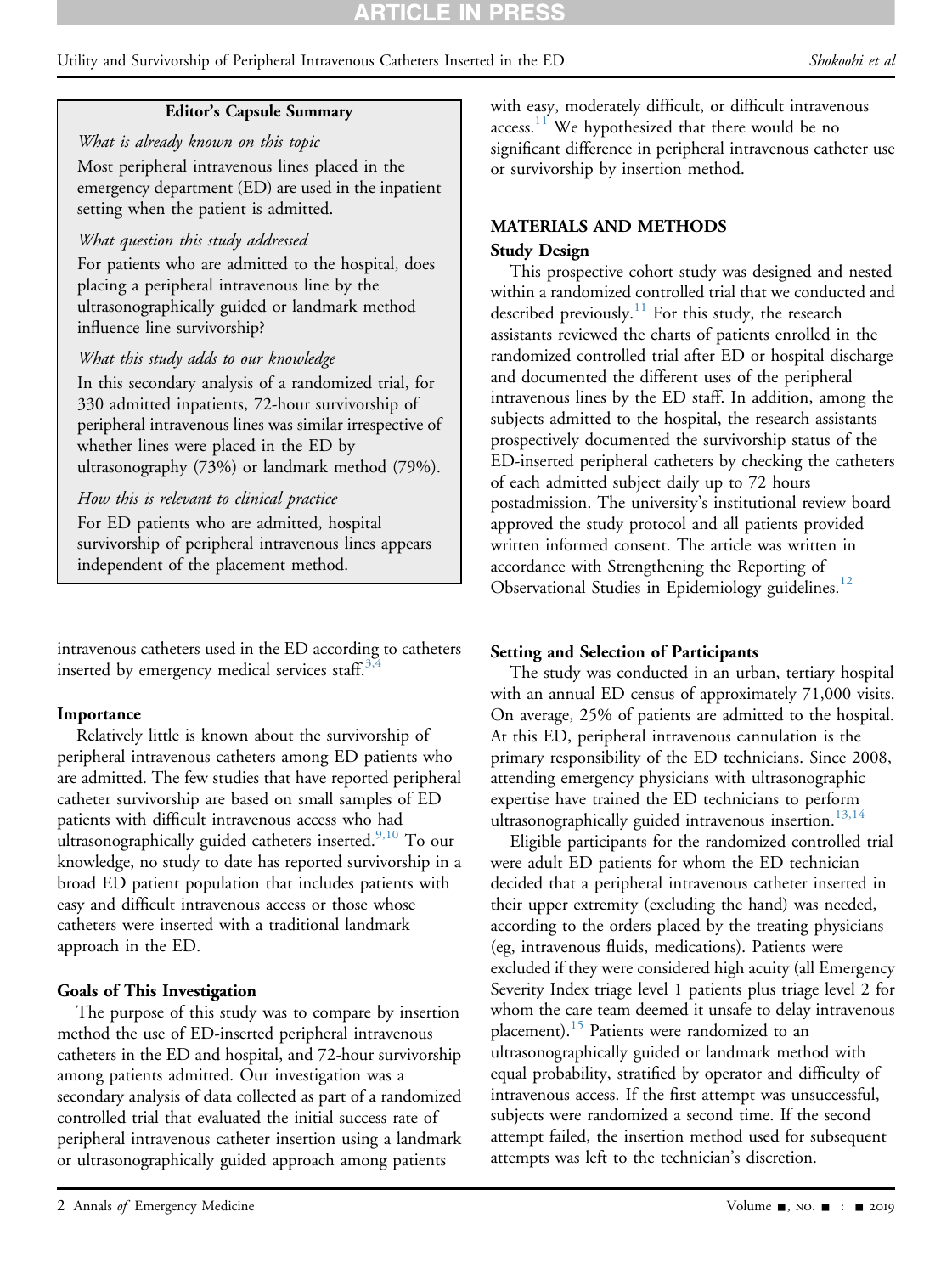Because there is no validated method of classifying difficulty of intravenous access for adults, the ED technicians used a combination of visibility and palpability of the veins.<sup>[16,17](#page-9-9)</sup> The ED technicians classified subjects as having difficult intravenous access if they could not see or palpate a vein in either upper extremity. Subjects were classified as having moderately difficult intravenous access if the ED technician could see or palpate at least one vein but thought it might be difficult to insert the catheter with a landmark approach. Subjects with easy access were those with at least one vein that the ED technician could visualize or palpate and that he or she judged could be used to easily insert the catheter with a landmark approach. $11$ 

In the parent trial, a total of 1,662 subjects were screened for the study and 1,189 met the eligibility criteria and were enrolled ([Figure 1\)](#page-2-0). The intravenous lines were placed by 33 ED technicians, who enrolled a median of 26 subjects each. For this study, the examination of peripheral catheter use was based on 1,174 of the 1,189 subjects

<span id="page-2-0"></span>

Figure 1. Flow diagram of study cohort. LM, Landmark; U/S, ultrasonography; IV, intravenous.

enrolled in the parent study. Fifteen subjects were excluded from this analysis because the peripheral cannulation was not successful and the subjects were ultimately treated with a different type of catheter (1 received an external jugular intravenous line and 2 received central lines) or none at all  $(n=12)$ . The survivorship analysis is based on the 330 enrolled subjects admitted to the hospital with an ED catheter inserted by the landmark or ultrasonographically guided approach.

# Data Collection and Processing

After enrollment, the research assistants interviewed subjects to obtain weight, height, and specific comorbidities or treatments that had been previously associated with difficult intravenous access in the literature (ie, intravenous drug use, sickle cell disease, diabetes, past or present chemotherapy, end-stage renal disease or dialysis, living in a nursing home, or frequent hospitalizations or blood drawing).<sup>7,18,19</sup> Subjects were also asked whether other clinicians had ever used ultrasonography to place a catheter in their arm.<sup>[18](#page-9-10)</sup> After this brief interview, the research assistants observed the insertion of the peripheral intravenous catheter by the ED technician. For the first 2 insertion attempts, the research assistant prospectively documented the method of attempt, whether it was successful, the needle gauge (18, 20, or 22) and catheter length (standard length of 1 1/4 inches versus long length of 1 7/8 inches), the anatomic placement of the catheter (forearm, antecubital, or above elbow), and any complications that occurred. If more than 2 attempts were performed, the ED technicians documented only the method of final attempt; they did not document catheter gauge, length, or insertion location.

Trained research assistants documented the use and survivorship of the ED-inserted catheters and were blinded to this study's hypotheses. Neither form that the research assistants used to document catheter use or survivorship included information on catheter insertion method. After ED discharge of the patients, the research assistants reviewed the electronic medical record and documented the different uses of the peripheral catheter by ED staff, using a standardized form. The research assistants documented 4 different types of use: administration of continuous solutions, administration of medications, administration of contrast agents, and drawing of blood.

As part of the study protocol, the ED technician attached a tag to the catheter once successfully inserted in the ED and noted the date so that for subjects admitted to the hospital, the research assistants could easily determine whether the ED-inserted catheter was still in place when they followed up with subjects on the hospital floor. For up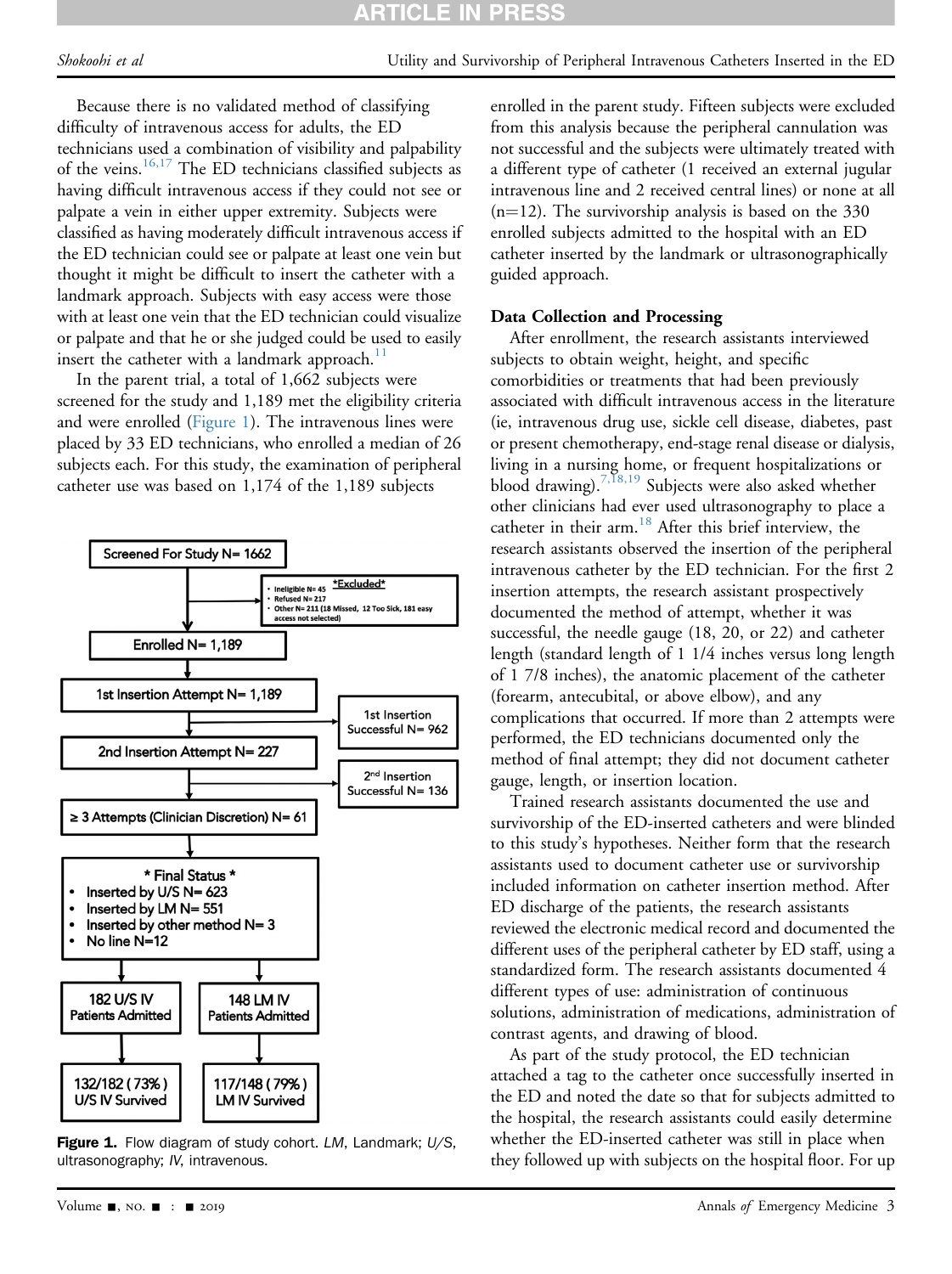# Utility and Survivorship of Peripheral Intravenous Catheters Inserted in the ED Shokoohi et al

to 3 days after patient admission or hospital discharge, whichever occurred first, the research assistant would locate the subject on the inpatient floor and determine the status of the ED-inserted catheter. We chose a 72-hour follow-up period because our hospital protocol is to replace the peripheral intravenous catheters after 72 hours, regardless of clinical indication.

Using a standardized form, the research assistants recorded the date and time that the intravenous catheter was checked, the date and time of catheter removal, reason for catheter removal (eg, infiltration, infection, fell out, subject discharged, no longer needed), and whether the peripheral catheter was replaced. For all ED-inserted catheters removed, the research assistants asked the nurse on duty why the catheter had been removed. If the nurse did not know, they reviewed the documentation in the electronic medical record, and if there was no documentation, they asked the subject. For 22 of the 330 cases, the research assistants reviewed the catheter removal circumstances with the two physician authors (H.S. and K.B.) who were blinded to insertion method. In all but 2 of these cases, the physicians were able to identify the reason for removal.

#### Outcome Measures

The main outcomes were the proportion of the EDinserted peripheral intravenous cannulas that were used during the ED visit, and the premature removal of the catheter within the first 72 hours of hospital admission, until death or hospital discharge, whichever occurred first. Peripheral intravenous catheters were defined as used if the catheter delivered medications, fluids, or contrast agents or was used to draw blood. We included blood drawing in our definition because we were measuring catheter use rather than evaluating the appropriateness of catheter insertion.

Premature removal was defined as a catheter that was removed because it either stopped working (eg, fell out, dislodged) or a complication occurred (infiltrated, became infected, or was painful) and the catheter was replaced within the 72-hour follow-up period. Routine removal of the catheter because of completion of care and patient discharge before 72 hours was not considered premature removal. In only 2 cases were the research assistants and physician authors unable to determine the reason for catheter removal. We classified both of these cases as having a prematurely removed catheter because the line was replaced.

Secondary outcomes included the proportion of the EDinserted peripheral intravenous cannulas that were used during the hospital visit, the number of different purposes of the peripheral catheter, and the duration it remained in place in the hospital.

#### Primary Data Analysis

The analysis compares peripheral intravenous catheter use and survivorship by insertion method. It was conducted according to the final insertion method; it was not an intention-to-treat analysis because it was not possible to measure the main outcomes until after the catheter was successfully inserted in the ED. This study was planned at the initial design of the randomized controlled trial, but the sample size was determined by the main outcome of the randomized controlled trial and not by the outcomes of this study. Given the sample size we achieved, a post hoc power estimation revealed that we had adequate power (ie, 80%) to detect a difference in use in the ED between the 2 methods of 5% or greater and a 15% difference or greater in the proportion of peripheral intravenous catheters prematurely removed between the 2 insertion methods.

First, we compared the distribution of the patient and catheter characteristics for the overall and admitted samples by insertion method. Second, we compared the proportion of subjects whose catheters were used in the ED and hospital and the number of different purposes the catheter was used for by insertion method. Third, we examined the relationship between patient and catheter characteristics and premature catheter removal among the subjects who were admitted. For all the above categoric comparisons, we evaluated the relationship between the patient and catheter characteristics and the different outcomes according to the relative risk and 95% confidence interval (CI). For all comparisons involving a continuous predictor, we evaluated the relationship between the predictor and the outcome by the risk difference and 95% CI.

We also modeled premature catheter removal as a function of selected patient and catheter characteristics, using a generalized estimating equation model that adjusted for the correlation among subjects treated by the same ED technician. We included basic demographic variables, including age and sex, as well as clinical and treatment characteristics that we hypothesized would influence catheter survivorship. We hypothesized that clinical characteristics related to difficulty of insertion might influence catheter survivorship. We measured difficulty of insertion in different ways, including history of an ultrasonographically inserted catheter, presence of specific comorbidities previously associated with difficulty of insertion, whether more than one attempt was required to insert the catheter, and difficulty of intravenous access as judged by the ED technician. Because history of an ultrasonographically guided inserted catheter, number of insertion attempts, and difficulty of intravenous access were all strongly correlated and were also correlated to the final insertion method as measured by a  $\chi^2$  test statistic, we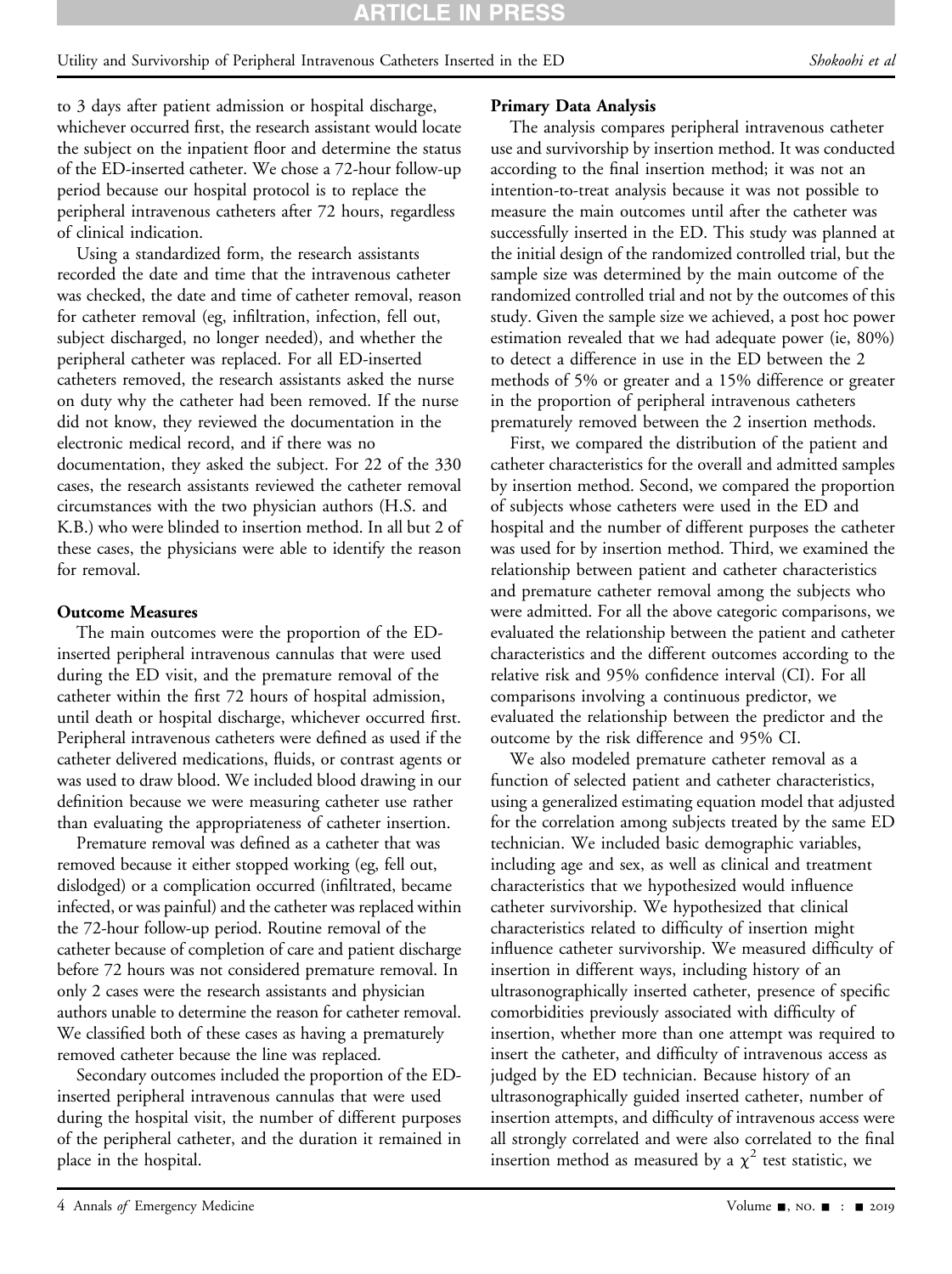# **ARTICLE IN PRES**

included only the final insertion method in the final model. We were unable to evaluate the influence of needle length, needle gauge, and vein used because these variables lacked significant variation by final insertion method. For example, no catheters were inserted with a long needle by the landmark method; they were all inserted with the ultrasonographically guided method.

The 2 treatment characteristics that we hypothesized might influence catheter survivorship were the number of different uses of the catheter in the ED and in the hospital. Because these 2 variables were highly correlated according to a  $\chi^2$  test statistic, we included only the number of different uses in the hospital in the final model because the outcome was catheter survivorship in the hospital.

Effect modification was considered, but because of the small number of predictors included in the final model and because there was no a priori reason to suspect an interaction effect, we did not formally test for interaction.

We report the relative risk ratio and 95% CI of the variables included in the final model. For the multivariate regression analysis, results were considered statistically significant if the 95% CI did not include 1.0. We assessed the fit of the final model by comparing it with a fuller model that also included history of an ultrasonographically guided catheter and number of insertion attempts, using a likelihood ratio test that compares the fit of the 2 models.

Finally, to evaluate whether the timing of premature catheter removal varied by insertion method, we plotted a Kaplan-Meier curve and compared the survival distributions of the catheters inserted by landmark versus ultrasonography during a 72-hour follow-up period, using a log-rank test.

#### RESULTS

The study sample included 1,174 patients with a mean age of 45 years. The majority of subjects were women  $(63\%;$  N=740) and more than one third were obese (37%;  $N=434$ ) ([Table 1\)](#page-5-0). Approximately three quarters of the study sample (72%;  $N=845$ ) was characterized as having an Emergency Severity Index level  $3$  and  $28\%$  (N=330) were admitted. There were no deaths in the admitted patient group. For slightly more than half of the overall sample (623/1,174) and admitted sample (182/330), ultrasonography was the final insertion method. In the overall sample, subjects with an ultrasonographically guided intravenous catheter were slightly more likely to have a history of a medical condition associated with insertion difficulty (relative risk 1.15; 95% CI 1.03 to 1.28). There were also significant differences in the catheter characteristics of the overall and admitted samples by

insertion method. ED technicians were significantly more likely to use a long needle and to insert the catheter above the elbow compared with the antecubital fossa, using ultrasonography rather than a landmark approach ([Table 1\)](#page-5-0).

The majority (1,123/1,174; 96%; 95% CI 94% to 97%) of the ED-inserted catheters were used in the ED and in admitted patients (318/330; 96%; 95% CI 94% to 98%) [\(Table 2](#page-6-0)). The most common purposes of the EDinserted catheter in the ED and hospital were for blood drawing  $( \geq 90\%)$ , followed by medication administration (54% in the ED and 66% in the hospital). The least common use of the ED-inserted peripheral intravenous catheter was to administer a contrast agent (17% and 9% in ED and hospital, respectively). The majority of the time, the ED-inserted catheters were used for 2 or more purposes (66% and 72% in the ED and hospital, respectively). There were no significant differences in the type or number of purposes by insertion method.

Among the 330 subjects admitted, the percentage of subjects whose catheter was prematurely removed was 25% ( $N=81$ ) [\(Table 3](#page-7-0)). The 72-hour premature removal was 50 of 182 (27%; 95% CI 21% to 35%) in the ultrasonographically guided group and 31 of 148 (21%; 95% CI 15% to 28%) in the landmark group, for a relative risk of 1.26 (95% CI 0.88 to 1.80). The most common reasons for premature removal during the 72-hour followup period were patient discomfort or catheter dysfunction  $(N=41)$ , infiltration  $(N=24)$ , and dislodgement  $(N=14)$ . There were no inhospital deaths among these patients on 72-hour follow-up.

Premature removal was significantly associated with the number of uses of the catheter in the hospital [\(Tables 3](#page-7-0) and [4\)](#page-8-0). With each additional type of use of the catheter in the hospital, the relative risk of premature removal increased by approximately 36% (relative risk 1.36; 95% CI 1.16 to 1.58) [\(Table 4](#page-8-0)). Premature removal of the catheter occurred most frequently during the first 24 hours of hospitalization [\(Table 3](#page-7-0)). However, there was no significant difference in the timing of premature removal by insertion method ([Figure 2\)](#page-8-1) (P value of log-rank test=.44).

#### LIMITATIONS

The results of this study must be considered in the context of the following limitations. First, it was performed in a single academic ED that relies on technicians to place peripheral intravenous lines, and it may be challenging to extrapolate to other centers with different policies.

Second, we were unable to determine how representative our study sample was of all patients who receive a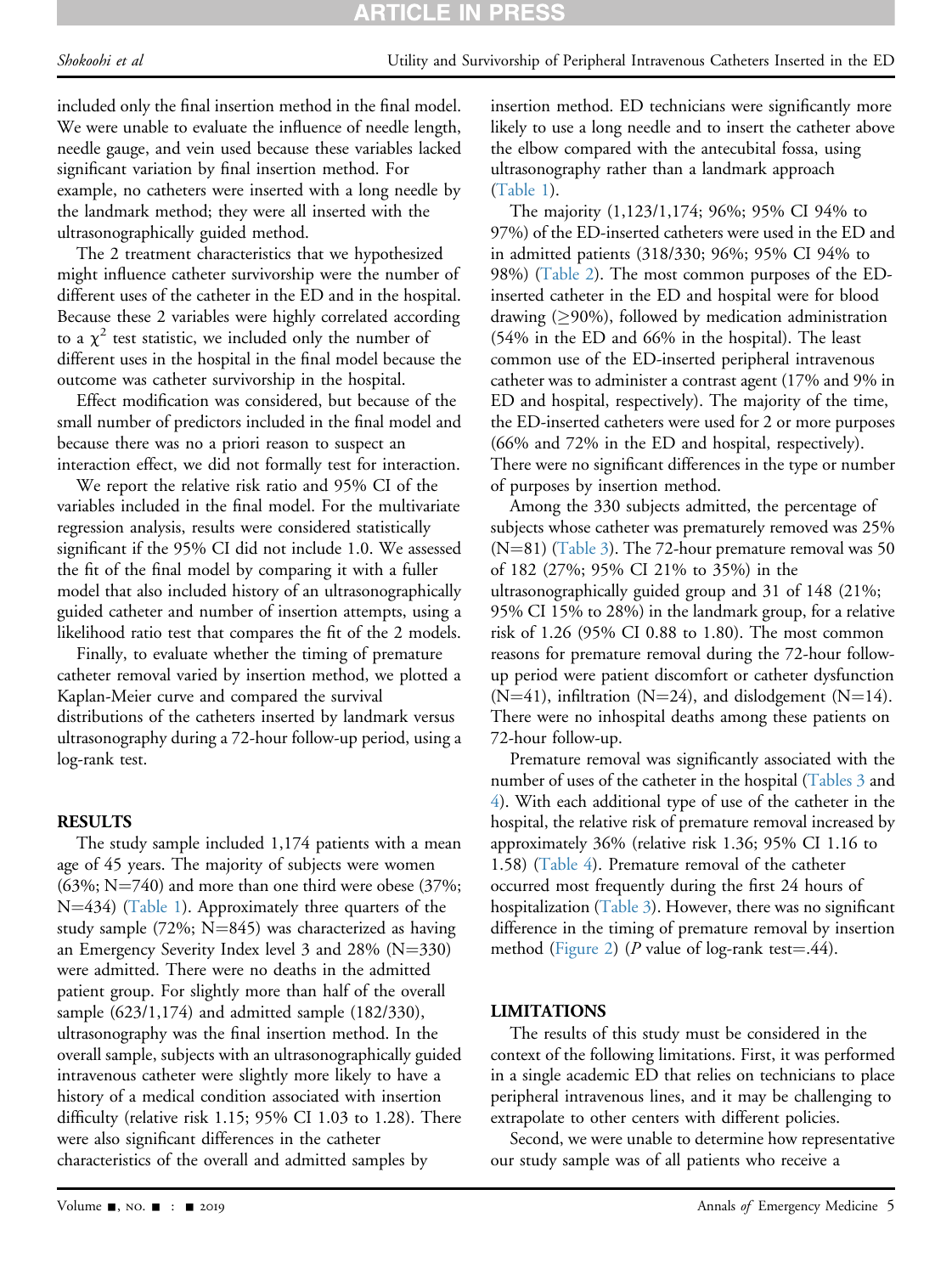#### CLE IN **PRES**

#### Utility and Survivorship of Peripheral Intravenous Catheters Inserted in the ED Shokoohi et al

Table 1. Patient and catheter characteristics for total and admitted samples by peripheral intravenous catheter insertion method.

|                                                      | <b>Overall</b>                                      |                        |                                         | <b>Admitted</b>          |                        |                                            |
|------------------------------------------------------|-----------------------------------------------------|------------------------|-----------------------------------------|--------------------------|------------------------|--------------------------------------------|
| <b>Patient Characteristics</b>                       | <b>Ultrasonographically</b><br>Guided,<br>$N = 623$ | Landmark,<br>$N = 551$ | <b>Relative</b><br><b>Risk (95% CI)</b> | Ultrasound,<br>$N = 182$ | Landmark,<br>$N = 148$ | <b>Relative</b><br><b>Risk</b><br>(95% CI) |
| Mean age, $y^*$                                      | 46                                                  | 45                     | 1.52 ( $-0.40$ to 3.44)                 | 53                       | 52                     | $0.24$ ( $-3.41$ to 3.89)                  |
| Female sex                                           | 392 (63)                                            | 347 (63)               | 1.00 (0.90 to 1.12)                     | 101 (55)                 | 78 (53)                | 0.95 (0.78 to 1.16)                        |
| <b>Emergency Severity Index score</b>                |                                                     |                        |                                         |                          |                        |                                            |
| $\overline{2}$                                       | 100(16)                                             | 98 (18)                | 1 [Reference]                           | 53(29)                   | 36(25)                 | 1 [Reference]                              |
| 3                                                    | 437 (72)                                            | 385 (72)               | $1.05$ (0.90 to 1.23)                   | 111 (62)                 | 98 (67)                | 0.89 (0.72 to 1.10)                        |
| $4 - 5$                                              | 71(12)                                              | 68 (10)                | 0.90 (0.74 to 1.10)                     | 18(9)                    | 14(8)                  | 1.06 (0.75 to 1.50)                        |
| Mean body mass index, $kg/m^2*$                      | 29.33                                               | 28.87                  | $0.46$ ( $-0.47$ to 1.38)               | 29.40                    | 28.95                  | $0.45$ ( $-1.36$ to 2.26)                  |
| Presence of comorbidities                            | 275 (44)                                            | 203 (37)               | 1.15 (1.03 to 1.28) <sup>†</sup>        | 111 (61)                 | 80 (54)                | 1.13 (0.92 to 1.38)                        |
| Previous ultrasonographically guided IV<br>insertion | 151 (24)                                            | 60 (11)                | 1.46 (1.32 to 1.63) <sup>†</sup>        | 63 (35)                  | 27(18)                 | 1.41 (1.17 to 1.70) <sup>†</sup>           |
| Admitted to hospital                                 | 182 (29)                                            | 153 (28)               | 1.03 (0.92 to 1.16)                     | 182 (100)                | 148 (100)              | 1.03 (0.92 to 1.16)                        |
| Difficulty of IV access                              |                                                     |                        |                                         |                          |                        |                                            |
| Easy                                                 | 263 (42)                                            | 323 (59)               | 1 [Reference]                           | 50(27)                   | 82 (56)                | 1 [Reference]                              |
| Moderately difficult                                 | 210 (34)                                            | 179 (32)               | 1.20 (1.06 to 1.37) <sup>†</sup>        | 65 (36)                  | 42 (28)                | 1.60 (1.23 to 2.09) <sup>†</sup>           |
| <b>Difficult</b>                                     | 150 (24)                                            | 49 (9)                 | 1.68 (1.49 to 1.89) <sup>†</sup>        | 67 (37)                  | 24 (16)                | 1.94 (1.51 to 2.50) <sup>†</sup>           |
| Needle length, in <sup>†</sup>                       |                                                     |                        |                                         |                          |                        |                                            |
| Standard $(1 1/4)$                                   | 326 (52)                                            | 518 (94)               | 1 [Reference]                           | 67 (37)                  | 139 (94)               | 1 [Reference]                              |
| Long $(17/8)$                                        | 248 (40)                                            | 4(1)                   | 0.03 (0.01 to 0.07) <sup>†</sup>        | 97 (53)                  | 0(0)                   | 3.07 (2.53 to 3.74) <sup>†</sup>           |
| Missing                                              | 49 (8)                                              | 29(5)                  | 1.53 (1.24 to 1.89) <sup>†</sup>        | 18(10)                   | 9(6)                   | 2.05 (1.47 to 2.86) <sup>†</sup>           |
| Needle gauge <sup>#</sup>                            |                                                     |                        |                                         |                          |                        |                                            |
| 18                                                   | 158 (25)                                            | 64 (12)                | 1 [Reference]                           | 58 (32)                  | 24 (16)                | 1 [Reference]                              |
| $20 - 22$                                            | 416 (67)                                            | 458 (83)               | 0.67 (0.60 to 0.75) <sup>†</sup>        | 106 (58)                 | 115 (78)               | 0.68 (0.56 to 0.82) <sup>†</sup>           |
| Missing                                              | 49 (8)                                              | 29(5)                  | 0.88 (0.73 to 1.07)                     | 18 (10)                  | 9(6)                   | 0.94 (0.70 to 1.27)                        |
| Vein used <sup>#</sup>                               |                                                     |                        |                                         |                          |                        |                                            |
| Antecubital                                          | 398 (64)                                            | 423 (77)               | 1 [Reference]                           | 89 (49)                  | 108 (73)               | 1 [Reference]                              |
| Above elbow                                          | 67(11)                                              | 6(1)                   | 1.89 (1.72 to 2.09) <sup>†</sup>        | 33(18)                   | 1(1)                   | 2.15 (1.82 to 2.53) <sup>†</sup>           |
| Forearm                                              | 109(17)                                             | 94 (17)                | 1.11 (0.96 to 1.28)                     | 42(23)                   | 30(20)                 | 1.29 (1.01 to 1.66) <sup>†</sup>           |
| Missing                                              | 49 (8)                                              | 28(5)                  | 1.31 (1.09 to $1.58$ ) <sup>†</sup>     | 18(10)                   | 9(6)                   | 1.48 (1.08 to 2.01) <sup>†</sup>           |
| $>1$ attempt                                         | 121 (19)                                            | 91 (17)                | 1.09 (0.96 to 1.25)                     | 49 (27)                  | 22(15)                 | 1.34 (1.11 to 1.63) <sup>†</sup>           |

<span id="page-5-0"></span>The reference group is in parentheses for categoric variables.

<span id="page-5-2"></span><span id="page-5-1"></span>\*The estimate is statistically significant because the 95% CI does not include 1 for the relative risk ratio or it does not include 0 for mean difference for a continuous predictor. † Mean difference and 95% CI of the difference.

<span id="page-5-3"></span>\*We did not collect detailed catheter information on final catheter insertions that were not randomized. Thus, there were 76 subjects for whom we did not record needle length, needle gauge, or vein used.

peripheral catheter in our ED. Our electronic medical record does not reliably capture all catheters inserted by providers during the ED visit, so we were unable to compare the entire population of patients who received a catheter with the study sample. Our findings cannot be extended to patients with Emergency Severity Index scores 1 and 2. The exclusion of the highest-acuity patients may have led to an underestimate of the percentage of peripheral intravenous catheters that are used for various purposes. However, it is also true that once a catheter is inserted, it

can influence the decision to use it, which may have biased our estimate toward higher use rates. We measured the types of catheter use but not how many different times a catheter was used.

Third, our analysis of premature removal was constrained by the lack of variation among some of the clinical factors by insertion method, which precluded our ability to evaluate the influence of these factors on catheter survivorship. It is also possible that premature removal is more frequent with the ultrasonographically guided or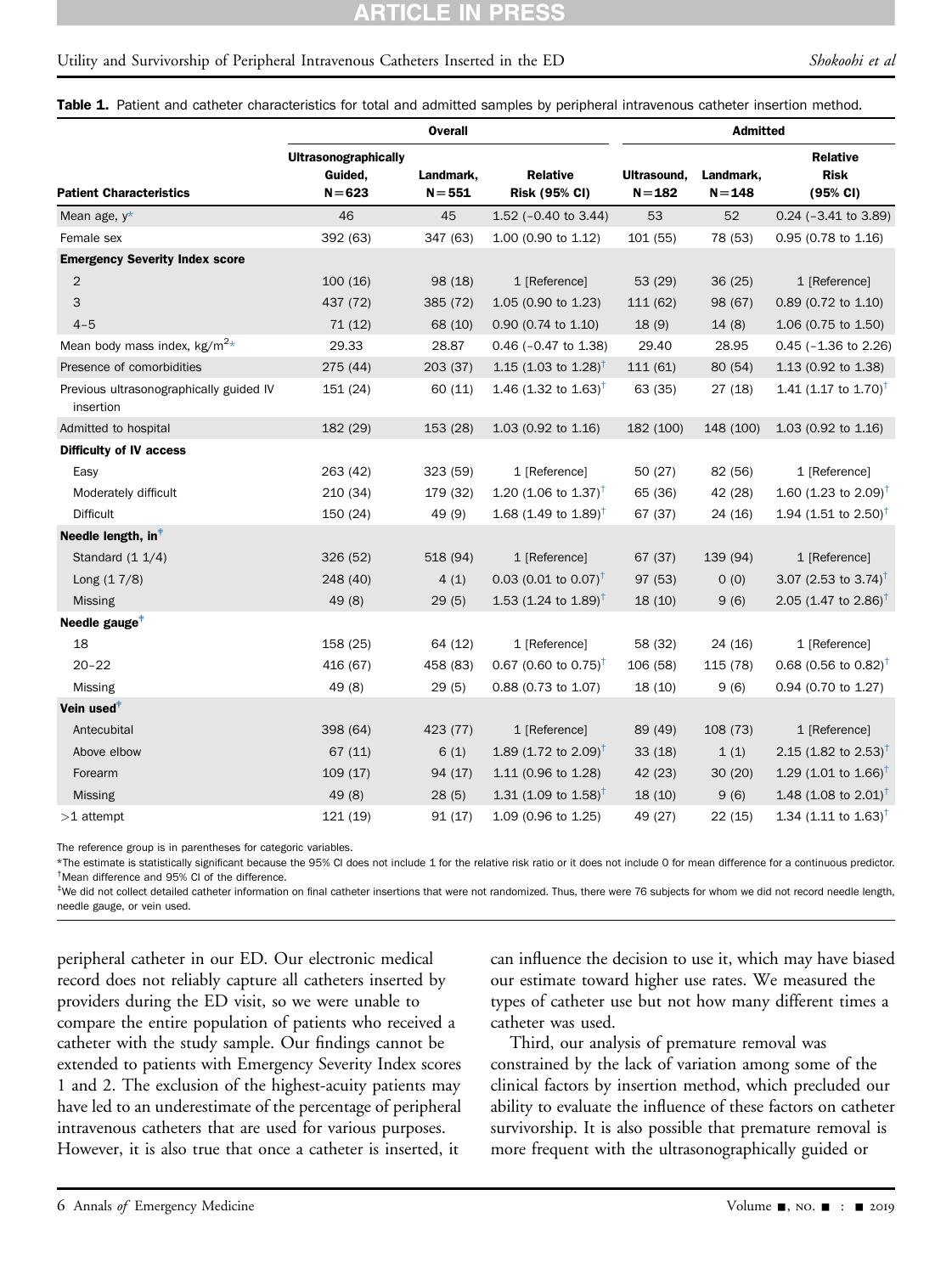#### CLE IN PR

#### <span id="page-6-0"></span>Table 2. Peripheral intravenous catheter use of total sample by insertion method.

|                                       | Total,<br>$N = 1,174$ | <b>Ultrasonographically</b><br>Guided, $N = 623$ | Landmark,<br>$N = 551$ | <b>Relative Risk</b><br>(95% CI) |
|---------------------------------------|-----------------------|--------------------------------------------------|------------------------|----------------------------------|
| <b>Catheter use in ED</b>             |                       |                                                  |                        |                                  |
| Catheter used in ED                   | 1,123 (96)            | 591 (95)                                         | 532 (97)               | $0.84(0.67 - 1.04)$              |
| Purposes of catheter use in ED*       |                       |                                                  |                        |                                  |
| Blood drawing                         | 1,049 (90)            | 563 (90)                                         | 486 (89)               | $1.10(0.91 - 1.33)$              |
| <b>Medications</b>                    | 633 (54)              | 346 (55)                                         | 287 (45)               | $1.06(0.95 - 1.19)$              |
| Continuous solutions                  | 485 (41)              | 258 (53)                                         | 227(47)                | $1.00(0.90 - 1.12)$              |
| Contrast agents                       | 199(17)               | 108(17)                                          | 91(17)                 | $1.03(0.89 - 1.18)$              |
| Catheter used only for blood drawing  | 313(27)               | 159 (26)                                         | 154 (28)               | $0.94(0.83 - 1.07)$              |
| No. of types of catheter use          |                       |                                                  |                        |                                  |
| $\mathbf 0$                           | 51(4)                 | 32(5)                                            | 19(4)                  | 1 [Reference]                    |
| $\mathbf{1}$                          | 352 (30)              | 173 (28)                                         | 179 (32)               | $0.78(0.62 - 1.00)$              |
| $\overline{2}$                        | 367 (31)              | 190 (31)                                         | 177 (32)               | $1.29(0.89 - 1.88)$              |
| 3                                     | 334 (29)              | 190 (30)                                         | 144 (26)               | $0.91(0.72 - 1.14)$              |
| $\overline{4}$                        | 70(6)                 | 38(6)                                            | 32(6)                  | $0.87(0.64 - 1.17)$              |
| ED-inserted catheter use in hospital  | Total, $N = 330$      | Ultrasonographically guided, $N = 182$           | Landmark, $N = 148$    |                                  |
| Catheter used in hospital             | 318 (96)              | 178 (98)                                         | 140 (95)               | $1.68(0.75 - 3.76)$              |
| Purposes of catheter use in hospital* |                       |                                                  |                        |                                  |
| Continuous solutions                  | 120 (36)              | 65 (36)                                          | 55 (37)                | $0.97(0.79 - 1.19)$              |
| <b>Medications</b>                    | 219 (66)              | 116 (64)                                         | 103 (70)               | $1.16(0.89 - 1.51)$              |
| Blood drawing                         | 308 (93)              | 173 (95)                                         | 135 (91)               | $1.37(0.82 - 2.29)$              |
| Contrast agents                       | 30(9)                 | 21(12)                                           | 9(6)                   | $1.30(1.00-1.69)$                |
| Catheter used only for blood drawing  | 73 (22)               | 43 (24)                                          | 30 (20)                | $1.09(0.87 - 1.36)$              |
| No. of types of catheter use          |                       |                                                  |                        |                                  |
| $\mathbf 0$                           | 12(4)                 | 4(2)                                             | 8(5)                   | 1 [Reference]                    |
| 1                                     | 79 (24)               | 47 (26)                                          | 32 (22)                | $1.78(0.79 - 4.05)$              |
| 2                                     | 136 (41)              | 76 (42)                                          | 60 (41)                | $1.68(0.74 - 3.78)$              |
| 3                                     | 86 (26)               | 44 (24)                                          | 42 (28)                | $1.53(0.67 - 3.51)$              |
| 4                                     | 17(5)                 | 11(6)                                            | 6(4)                   | $1.94(0.81 - 4.65)$              |

<span id="page-6-1"></span>\*Does not add to 100% because catheters were used for more than one purpose.

landmark method, but the difference is smaller than we were able to detect  $(<15\%)$  with our sample size.

#### DISCUSSION

We examined the use and 72-hour survivorship of peripheral intravenous catheters inserted in the ED with a landmark or ultrasonographically guided approach. We found that the ED-inserted catheters were used frequently in the ED and hospital and commonly for more than one purpose. One quarter of the ED-inserted catheters were prematurely removed during the first 72 hours of hospital admission, most often because they were painful or stopped working. The only factor associated with premature

removal was the number of purposes of catheter use in the hospital.

In our study, less than 5% of inserted catheters were never used, and 27% of catheters were used for blood drawing alone. Approximately three quarters of catheters in the ED were used for administration of fluids, medications, and contrast agents. Past studies have reported that between 46% and 85% of peripheral intravenous catheters are used during the ED visit.<sup>[3-6](#page-9-2)</sup> The variation in the use of peripheral catheters is likely due to a variety of reasons. Henderson et al<sup>[3](#page-9-2)</sup> reported that 46% of catheters were used, but they measured only medications and fluids, not contrast agents. Vandenbos et  $al^6$  $al^6$  reported that 66% of catheters were used, but this was based on appropriate use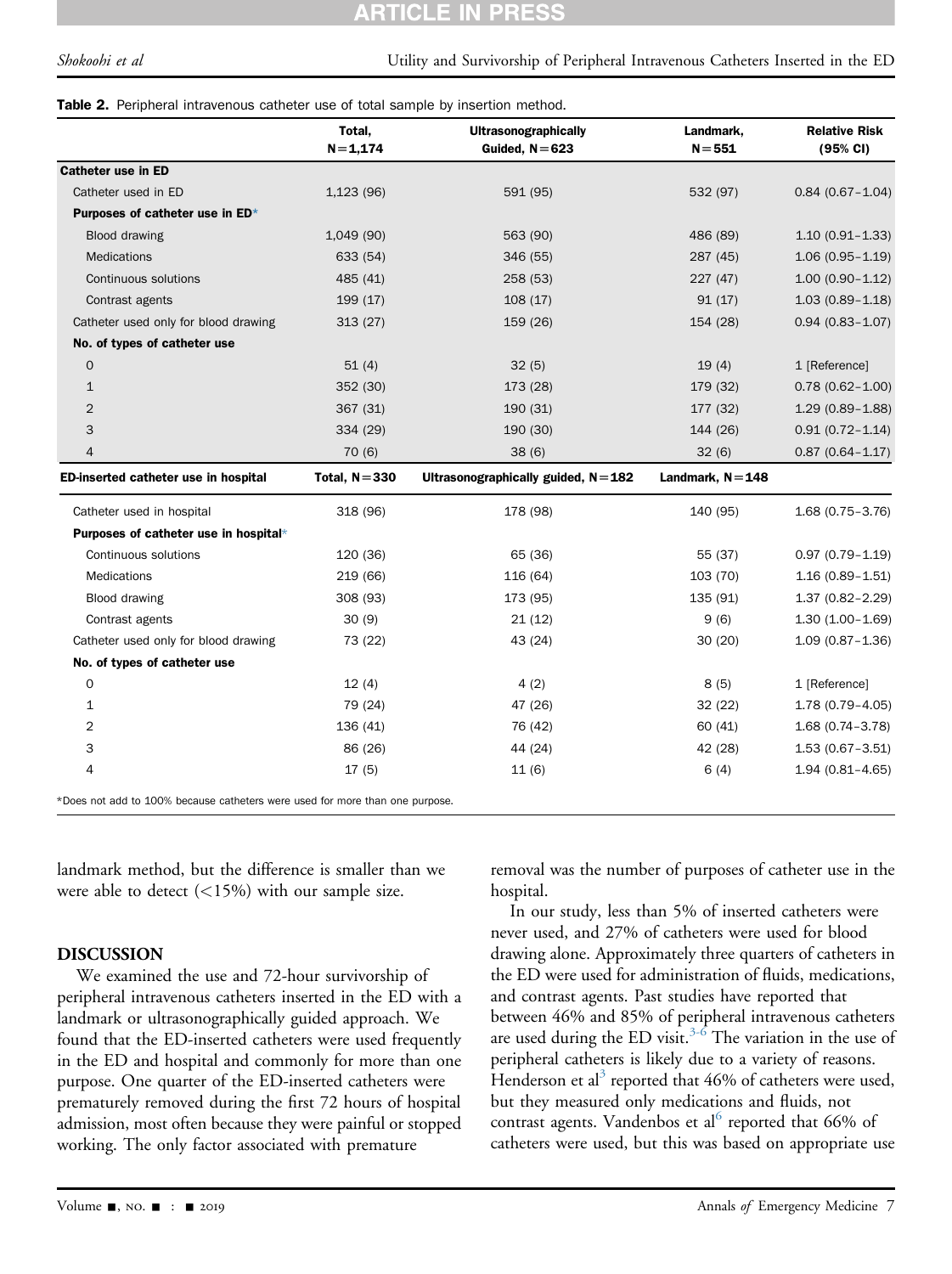# CLE IN PRESS

# Utility and Survivorship of Peripheral Intravenous Catheters Inserted in the ED Shokoohi et al

Table 3. Unadjusted relationship of patient and catheter characteristics to premature peripheral intravenous catheter removal status among admitted patients ( $N=330$ ).

|                                                 | <b>Prematurely Removed</b> |               |                                  |  |
|-------------------------------------------------|----------------------------|---------------|----------------------------------|--|
|                                                 | Yes, $N=81$                | No, $N = 249$ | Relative Risk (95% CI)           |  |
| <b>Patient characteristics</b>                  |                            |               |                                  |  |
| Mean age, y                                     | 51                         | 53            | $-1.77$ ( $-5.98$ to 2.44)       |  |
| Female sex (male sex)                           | 43 (53)                    | 136 (55)      | $0.95$ (0.65 to 1.39)            |  |
| Body mass index, $kg/m^2$                       |                            |               |                                  |  |
| <18.5-24.9 (underweight to normal weight)       | 37 (46)                    | 81 (33)       | 1 [Reference]                    |  |
| 25-29.9 (overweight)                            | 16 (20)                    | 68 (27)       | 0.61 (0.36 to 1.12)              |  |
| $\geq$ 30 (obese)                               | 28 (35)                    | 100(40)       | 0.69 (0.46 to 1.06)              |  |
| Presence of a comorbidity (none)                | 49 (60)                    | 142 (57)      | 1.11 (0.75 to 1.63)              |  |
| <b>Difficulty of IV access</b>                  |                            |               |                                  |  |
| Easy                                            | 32(39)                     | 100(40)       | 1 [Reference]                    |  |
| Moderately difficult                            | 21(26)                     | 86 (35)       | 0.81 (0.50 to 1.32)              |  |
| <b>Difficult</b>                                | 28 (35)                    | 63 (25)       | 1.27 (0.82 to 1.95)              |  |
| <b>Catheter characteristics</b>                 |                            |               |                                  |  |
| Inserted by ultrasonography                     | 50 (62)                    | 132 (53)      | 1.31 (0.89 to 1.94)              |  |
| Inserted by LM                                  | 31(38)                     | 117 (47)      | 1 [Reference]                    |  |
| Long needle length (standard)*                  | 28 (37)                    | 69 (30)       | 1.27 (0.85 to 1.89)              |  |
| 20/22 needle gauge (18 gauge)*                  | 54 (72)                    | 167 (73)      | 0.95 (0.62 to 1.48)              |  |
| <b>Location of vein used</b>                    |                            |               |                                  |  |
| Forearm                                         | 20(25)                     | 52(21)        | 1 [Reference]                    |  |
| Antecubital                                     | 49 (61)                    | 148 (60)      | 0.90 (0.57 to 1.40)              |  |
| Above elbow                                     | 6(7)                       | 28 (11)       | 0.64 (0.28 to 1.44)              |  |
| Contrast agent used in ED                       | 18 (22)                    | 43 (17)       | 1.26 (0.81 to 1.96)              |  |
| Mean No. of different types of uses in ED       | 1.99                       | 2.00          | $-0.02$ ( $-0.29$ to 0.26)       |  |
| Mean No. of different types of uses in hospital | 2.35                       | 1.96          | 0.39 (0.16 to 0.62) <sup>†</sup> |  |
| Day of catheter removal                         |                            |               |                                  |  |
| 1                                               | 39 (48)                    | 46 (18)       | 1 [Reference]                    |  |
| 2                                               | 29 (36)                    | 106 (43)      | 0.47 (0.31 to 0.70)              |  |
| 3                                               | 13(16)                     | 41 (16)       | 0.52 (0.31 to 0.89) <sup>†</sup> |  |
| Still remaining                                 | 0(0)                       | 56 (23)       | 0.02 (0.00 to 0.30) <sup>†</sup> |  |
| Reason for removal before 72 h                  |                            |               |                                  |  |
| Catheter still in place                         | 0(0)                       | 68 (27)       | <b>NA</b>                        |  |
| Infiltration                                    | 24 (30)                    | 5(2)          |                                  |  |
| Infection                                       | 0(0)                       | 0(0)          |                                  |  |
| Fell out and replaced                           | 14 (17)                    | 0(0)          |                                  |  |
| Uncomfortable/not working and replaced          | 41 (51)                    | 0(0)          |                                  |  |
| Unknown, but catheter replaced                  | 2(2)                       | 0(0)          |                                  |  |
| Patient discharged                              | 0(0)                       | 172 (69)      |                                  |  |
| No longer needed                                | 0(0)                       | 4(2)          |                                  |  |

<span id="page-7-0"></span>NA, Not applicable.

The reference group is in parentheses for categoric variables.

<span id="page-7-1"></span>\*Catheter information not collected on subjects with greater than 2 insertion attempts (N=27).

<span id="page-7-2"></span><sup>†</sup>The estimate is statistically significant because the 95% CI does not include 1 for the relative risk ratio or it does not include 0 for mean difference for a continuous predictor.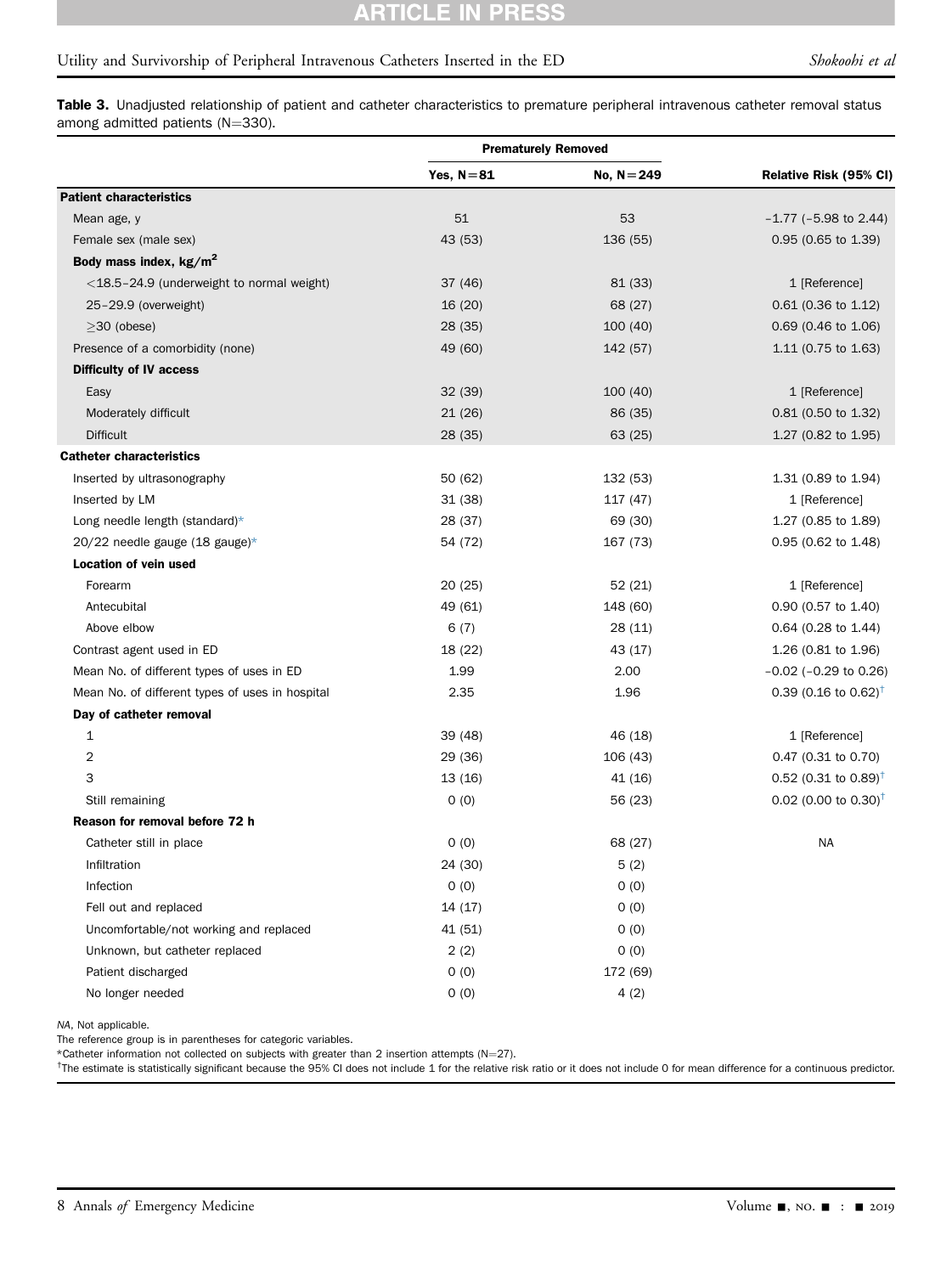Table 4. Results of multivariate generalized estimating equation model of premature removal by patient and clinical characteristics among admitted subjects.

| <b>Characteristic</b>                                        | <b>Relative Risk</b><br>(95% CI),<br>$N = 329*$ |
|--------------------------------------------------------------|-------------------------------------------------|
| Age (continuous)                                             | $0.99(0.98 - 1.01)$                             |
| Male sex (female sex)                                        | $0.96(0.61 - 1.50)$                             |
| Body mass index (continuous)                                 | $0.99(0.96 - 1.02)$                             |
| Presence of comorbidities (no) $*$                           | $1.20(0.82 - 1.76)$                             |
| Ultrasonographically guided catheter<br>insertion (landmark) | $1.26(0.88 - 1.80)$                             |
| Contrast agent used in ED (no)                               | $1.31(0.96 - 1.79)$                             |
| No. of IV use types in hospital (ordinal)                    | $1.36(1.16 - 1.58)^T$                           |

<span id="page-8-0"></span>The reference group is in parentheses.

<span id="page-8-2"></span>\*Missing data on one subject.

<span id="page-8-3"></span><sup>†</sup>The estimate is statistically significant because the 95% CI does not include 1 for the relative risk ratio.

of peripheral intravenous catheters rather than any use. Finally, Limm et al<sup>[5](#page-9-12)</sup> reported that 50% of catheters were used in the ED, according to a review of peripheral intravenous catheters documented in the electronic medical record. This did not include the use of intravenous lines solely to obtain blood samples for analysis, and so their overall rate of 50% of intravenous lines' being used for drug administration and intravenous fluids may be similar to our findings of 66% of intravenous lines' being used for drug administration and intravenous fluids in the ED. Identification of the catheters through the electronic medical record may have led to selection bias because only 15% of their patients had a catheter inserted in the ED according to the electronic medical record.

All of the studies mentioned above did not include blood drawing as a purpose of peripheral intravenous

<span id="page-8-1"></span>

Figure 2. Peripheral catheter survival time in the hospital by insertion method ( $P = 44$ , no significant difference in the survival rates by the insertion method).

catheter insertion. However, it is common practice for ED providers to place a catheter in patients when a blood sample is needed to avoid a second needle puncture if subsequent intravenous treatment is anticipated. In our study, 27% of the ED-inserted catheters were used only for blood drawing in our ED. A chart review study of EDinserted catheters in an Australian ED reported that only 18% of peripheral intravenous catheters were used for a blood drawing.[20](#page-9-13) In both studies, the majority of the catheters (>65%) were used for 2 or more purposes.

Among the patients in our study who were admitted, the ED-inserted catheters continued to be used in the hospital for blood drawing and the administration of medications and fluids. Vandenbos et al $<sup>6</sup>$  $<sup>6</sup>$  $<sup>6</sup>$  also found that a high</sup> percentage of ED-inserted catheters (80%) was used during the hospital stay. In contrast, among a small sample of ED patients whose catheters were not used in an Australian ED and who were admitted ( $N=62$ ), 56% of catheters were subsequently used in the hospital.<sup>5</sup>

The premature removal rate of our ED-inserted catheters (25%) is consistent with that of other follow-up studies of ED-inserted catheters (32% to  $44\%$ ),  $9,10$  as well as hospital-inserted catheters (30% to 35%).<sup>[21,22](#page-9-14)</sup> The 2 studies that reported survivorship of ED-inserted catheters $9,10$  were based on ED patients with difficult intravenous access who had their catheters inserted with an ultrasonographically guided approach. In contrast, the follow-up of peripheral intravenous catheters inserted in the hospital relied on catheters placed with a traditional landmark approach.<sup>[21,22](#page-9-14)</sup> To our knowledge, our study is the first to include both insertion methods. In our heterogeneous sample of patients with various difficulty of intravenous access, we did not find a large difference in catheter survivorship in the first 72 hours of hospitalization between catheters placed by the landmark technique and those placed by ultrasonographic guidance. Given that the ultrasonographically guided catheters were successfully inserted more frequently in patients with difficult intravenous access, our results suggest that insertion method does not influence catheter survivorship.

Relatively few factors were associated with premature catheter removal in our study sample. As did Marsh et al, $^{21}$  $^{21}$  $^{21}$ we found that the more frequently the peripheral intravenous catheter was used in the hospital, the greater the odds it would fail.

In conclusion, peripheral intravenous catheters inserted in the ED are frequently used for multiple diagnostic and treatment applications in the ED and the hospital. In a cohort of ED patients with various levels of difficulty of intravenous access, there were no large differences observed in the survivorship of peripheral intravenous catheters